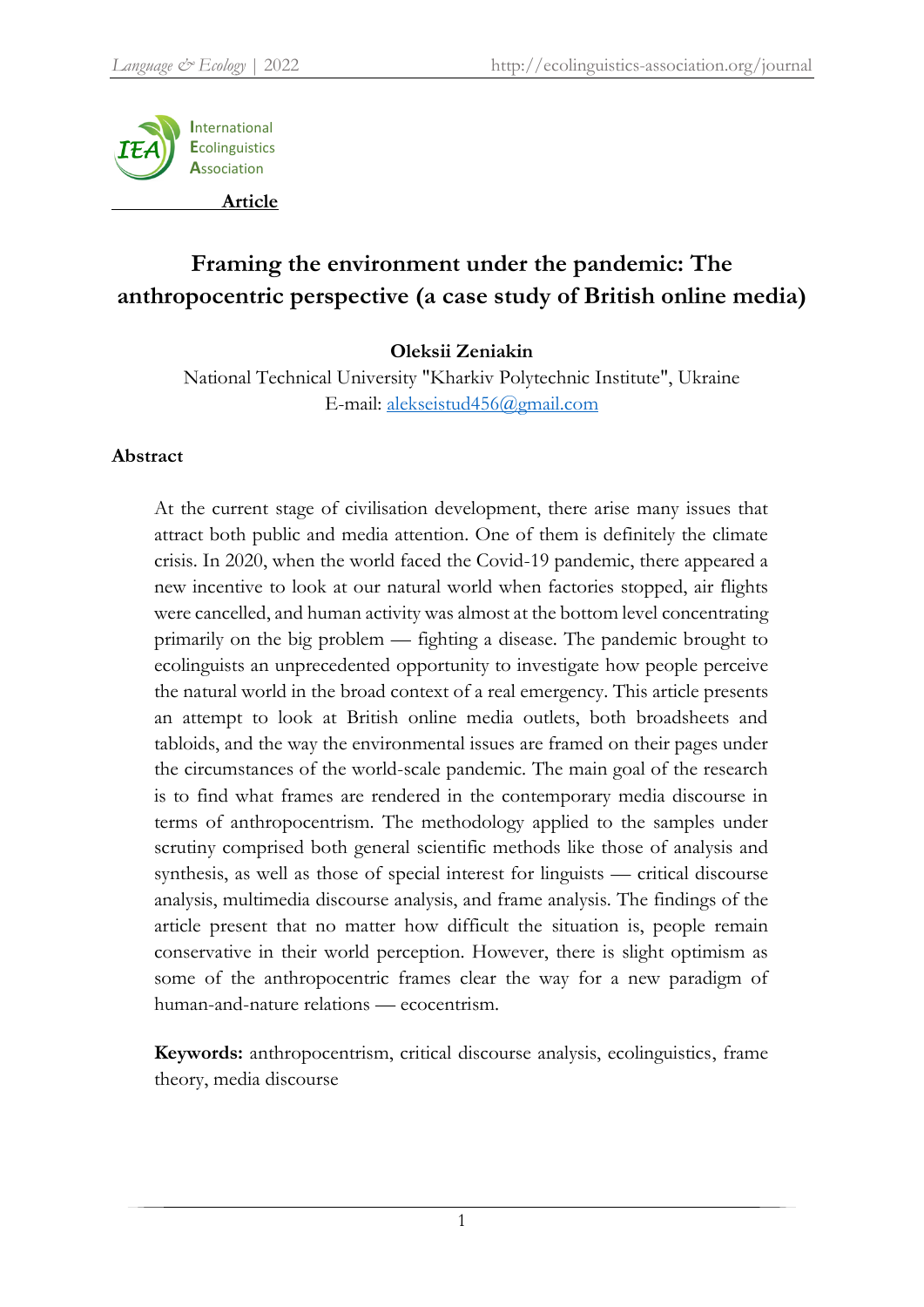# **1. Introduction**

It is a well-known fact that newspapers and magazines are very popular sources of information among the British. This is a typical British culture practice of reading outlets both online and in a classical, printed version. This practice can be called a basic national way of receiving information and shaping opinions upon the issues discussed on the pages of these outlets. One of the problems that is widely covered is undoubtedly the climate crisis.

Environmental issues have been in the focus of the British outlets for several decades already. Nowadays, when surfing the British online press, one can find that there are numerous pages, videos, infographics, and other products of journalist work devoted to the state of our planet's health. So, the broad audience of media product consumers is concerned about ecology.

Nonetheless, Boykoff (2008) argues that a situation like this has not always been a firm tendency. For example, at first, the problems of the environment were placed into weather sections of the main articles like some phenomena of weather-related nature. Then, the number of these materials started to increase due to climate change results that could be seen with the naked eye. Grundmann and Krishnamurthy (2010) hold that the final formation of the environmental sections happened in the 2000s when they split up from weather and started to "live" separately with a whole bulk of materials and correspondents covering ecological issues.

On the one hand, it can be accounted for by the influence and the necessity to cover the above-mentioned political documents and, on the other hand, by the real change in weather patterns. For instance, if we google the query "heatwave UK", the search engine provides 8,000,000 answers in no time, with many of them dated 2020. On balance, we can see that both direct and indirect factors condition the existence of media hype concerning the environment. But is this attention really true or resulting in real actions to tackle the climate emergency? Have the media changed their framing perspective of the environment due to the Covid-19 pandemic? This article aims to answer these questions, as the main goal is to identify what media frames were being created on the pages of the British online outlets in 2020.

# **1.1. Environmental studies**

In recent years, even prior to the Covid-19 pandemic, a significant number of scholars have paid attention to environmental problems in the area of ecolinguistics. As this work belongs to the research field of this linguistics branch, we find it to be crucially important to describe briefly the state of the art. For instance, Andrew Goatly's article (Goatly, 2018) was connected with anthropocentrism, analysed from the positions of lexicogrammar. His research focused on degrees of latency in the lexicogrammar soon served as a starting point for the author's individual theoretical and practical analysis (Morozova & Zeniakin, 2021).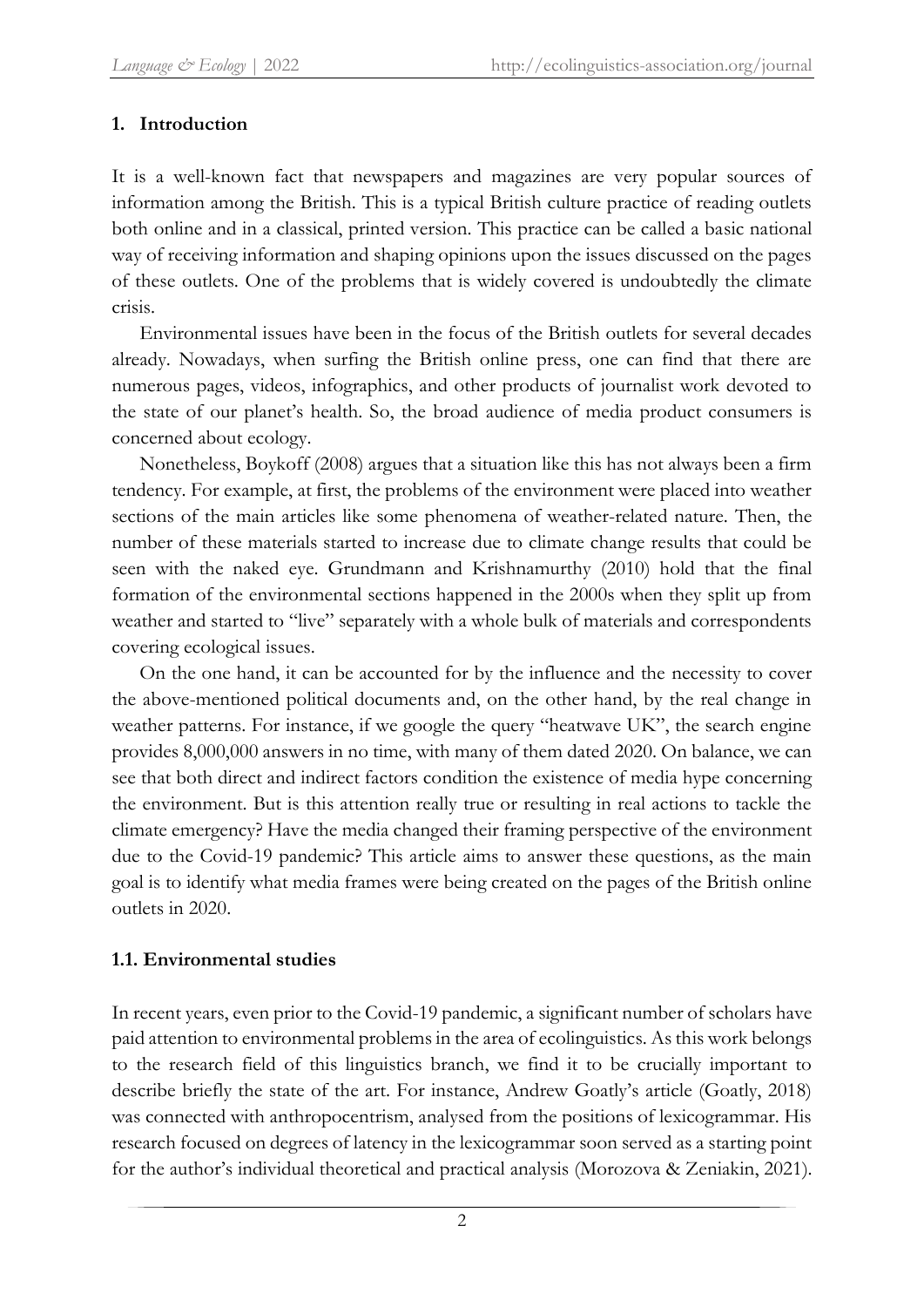Arran Stibbe has also studied these human-and-nature relations through the prism of the *Stories We Live By (Stibbe, 2015)* when analysing frames in the economical discourse. The key work that united many ecolinguists was *The Routledge Handbook of Ecolinguistics* (Fill & Penz, 2018). It is also noteworthy to mention Peter Mühlhäusler and his canonical *Quo Vadis Ecolinguistics?* (2020) text. All these texts formed a corpus of theoretical material on ecolinguistics for the present research.

It is noted overall that numerous researches provide a wide forum for discussing complex interdisciplinary problems through the prism of ecology. Ecolinguistics now works as an umbrella term for many linguistic directions that all have something in common: the interconnection between the ecology and ecosystems we live in and our languages that reflect our attitude towards our planet by forming public opinion via the media.

## **1.2. Framing**

It is not a secret that one of the key ways to form public opinion is to create frames. The research of frames in terms of environmental issues has been covered in various studies conducted by numerous scholars like George Lakoff (2010), Arran Stibbe (2015), Oleksii Zeniakin (2021a, 2021b, 2021c), and others. The framing process itself, and in the media in particular, has been studied by Minsky (1974), Goffman (1974), Gamson and Modigliani (1989), Pan and Kosicki (1993), Morozova (2018), and many others.

According to the definition given by Goffman, a frame is a "schema of interpretation" that "enables individuals to locate, perceive, identify and label" some phenomenon or information (Goffman, 1974, p. 21). Lakoff holds that "frames include semantic roles, relationships between roles, and relationships between other frames" (Lakoff, 2010, p. 72). It is obvious that the frame is closely related to the empirical aspect of human life and their cognition: without experience, without taking the appropriate attitude towards phenomena of life, the formation of the frame is impossible.

The history of the frame goes back to the 1970s, when this term was first used by a specialist in artificial intelligence — i.e., Minsky. The researcher defined the frame as "a data-structure to represent a stereotypical situation" (Minsky, 1974, n.p.). Subsequently, the idea of frame was developed by sociologist Erving Goffman (1974), who triggered the application of frame theory in various branches of human knowledge.

Lakoff notes that "we cannot avoid framing" (Lakoff, 2010, p. 4). Each of our actions and evaluations of the situation is the result of framing. In other words, there is a certain set of frames that we use constantly and unconsciously, and this set continues to be enriched with new varieties. The question arises as to how this process works. Lakoff (ibid.) states that the possibilities of changing frames are limited.

One of the mechanisms invloved in framing is the introduction of a new frame. A special feature of this procedure is the need for a new frame to be linked to an existing one in order to gain support and full understanding in the recipient's mind. Another mechanism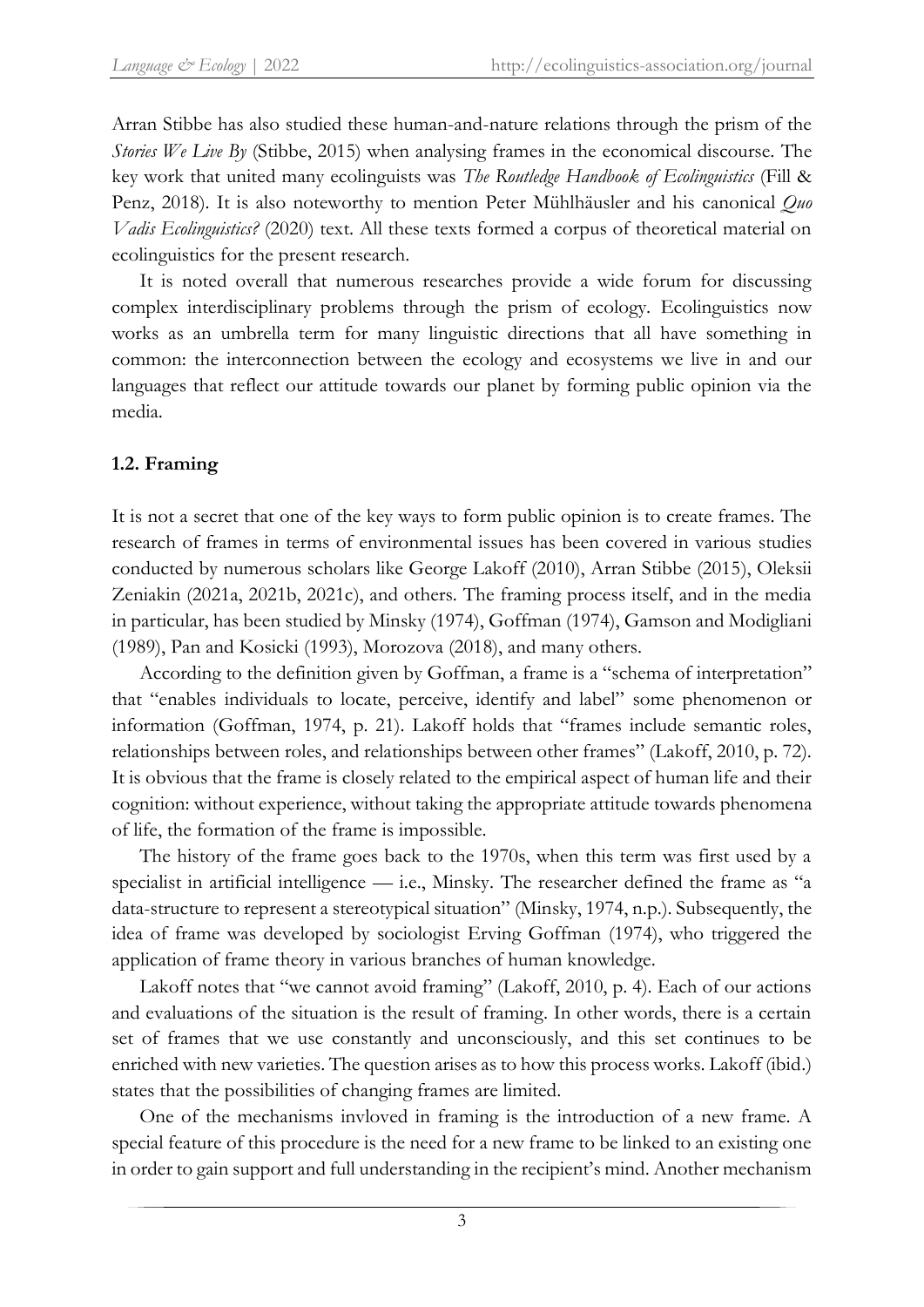is frame repetition and propagation, since it takes time to fix a new frame based on an existing frame or frame system. The third mechanism is negation. When we say that something does not exist, there appears some presupposition in the sentence that activates the negated frame.

Since one of the signs of the media space is its multimodality (Makaruk, 2019, pp. 58- 61), there are verbal and nonverbal means of framing media discourse. Gamson and Modigliani classify the verbal means of framing used by the actor of the framing process as follows: actualisation of conceptual metaphors, clichés, history lessons from which conclusions are drawn, descriptions, and visual images (Gamson & Modigliani, 1989, p. 4).

As this work is an analysis of media discourse, the focus of attention is on such a means of framing as a visual image, because it is a component of a news article. For example, a photo from some place is used to achieve the effect of reliability and objectivity, or simply illustrates the phenomenon indicated in the text. Nonetheless, it can be not only the mere illustrating nature of the photograph/picture: when combined with the verbal context, it can render a visual metaphor, visual metonymy, or other visual tropes. A visual metaphor or metonymy illustrates a phenomenon that is verbalised through a language resource (written speech) and supported by the use of another semiotic code — here the visual one. Thus, the study of the framing of environmental media discourse requires consideration of its multimodal nature.

## **1.3. "Bias" in the media discourse**

Another important fact is that of a real media nature, for they are quite frequently dubbed as "the mirror of public opinion". What is more, the Covid-19 pandemic has sufficiently intensified the effects of online information sources as, under strict rules of the quarantine, no other way but the electronic spread of news was possible. So, the importance of what is rendered by the press grows enormously, because when locked at home, one can rely only on the objectivity of the information received. In this case, when talking about the "objectivity" itself, we may encounter what is called "bias" in the media.

Bias itself is prejudice, "an [opinion](https://www.ldoceonline.com/dictionary/opinion) about whether a person, group, or idea is good or bad that [influences](https://www.ldoceonline.com/dictionary/influence) how you deal with it" (Longman, n.d.). So, this is like a "smokescreen" or "glasses" that do not allow seeing all the colours without mixing them up with your own feelings.

Robert M. Entman in his article on Cascading Activation Model (Entman, 2003) describes a hierarchy of relations among agents of the framing process, the media, and the public that consume the final frame — the product of journalists' work. In this context, it is just impossible to imagine total objectivity, taking into account that a journalist is a person who may have their own perspective. Thus, the mode of delivery can vary from the "thesis frame" to "contesting frame" when a point of view is argued partially or completely. A journalist may become an opponent or proponent of the idea they cover. That is why the "tone" and the "level of bias" in a single taken article may be of different natures.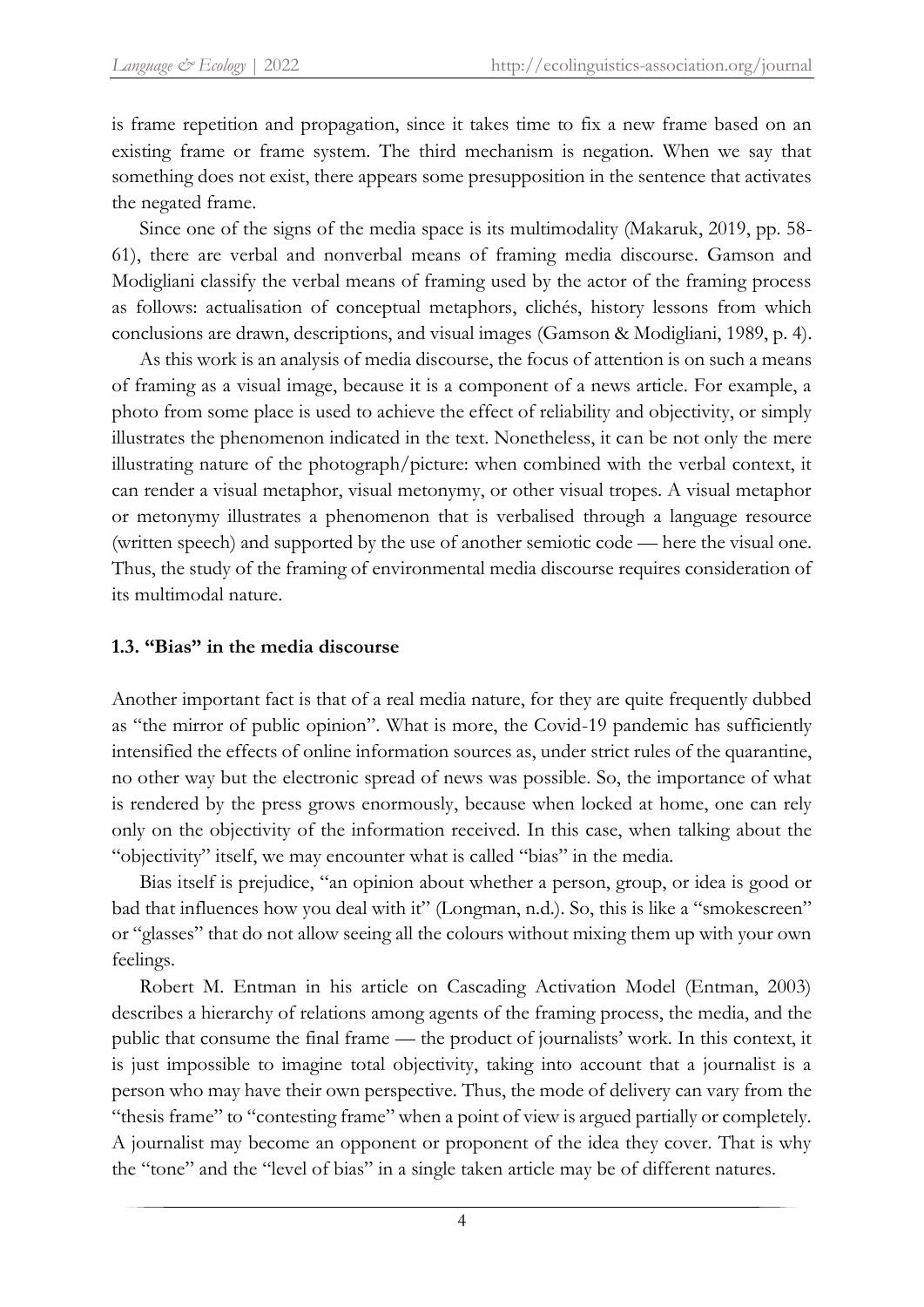Moreover, in this respect, it is crucial to mention the Agenda-Setting Theory (McCombs & Shaw, 1972). According to its postulates, it is the media who choose what topics are covered most frequently or are turned into real "hype". They might just as well dwarf the situation and place it at the bottom level of public opinion. So, it is a key person, the journalist, who is able to choose what perspective we may obtain when judging this or that issue. That is why it is so important for journalists to champion the proper values of environmentalism when covering the ecological issues as Lakoff (2010) states that values underpin our perception of natural phenomena in a great way.

The "bias-related" issue can become something bigger than the present article, for it can originate from the initial agents of the framing process — be it politicians or ecological activists — whose viewpoints the media cover consequently. We do see the bias in the ecological media discourse as one of the prospects for future theoretical and practical investigations.

## **1.4. Anthropocentrism**

Each frame exists within some methodological paradigm or system of values. Nowadays, like hundreds of years ago, one of the dominant ideologies is anthropocentrism. According to the theological definition, anthropocentrism (from Ancient Greek *ἄνθρωπος* — man and Latin *centrum* — centre) is the concept according to which a person is the centre and goal of everything that happens in the world; the direction of philosophical and theological teachings that assert the exclusivity of a person as the highest value. An interesting fact is that the foundations of anthropocentrism were formed during the polytheism period (the doctrine of an ordered hierarchy of gods and higher creatures that rule the world) which is partly accounted for by its genesis in the field of ancient Greek philosophy which laid the foundations of critical thinking. However, with the shift to the monotheistic religions where God is interpreted as the only supreme force, the position of anthropocentrism has somewhat weakened, especially in the Middle Ages, when the dominant value system has become theocentrism, in which the main focus is on the fulfilment of God's laws. In the European society, the pressure of the Catholic Church, which was the main proponent of theocentrism supported by the difficult geopolitical situation, received a sharp and strong response, which was called the Reformation.

The idea of anthropocentrism was developed in the Renaissance with its inherent return to the standards of antiquity, the expansion of human rights, and freedoms beyond religious dogmas. The main principle of the Renaissance was humanism, which is the position of humans as a defining goal and the highest value of society. Full of awareness of its own greatness, the European community began to look for a rational explanation for the phenomena of nature. Such a philosophical and scientific tradition has led to an increase in the level of rationalisation of production, the discovery of new substances and the invention of new methods, but together with a scientific breakthrough, it has imprinted in the minds of the whole enlightened European society that nature is a resource and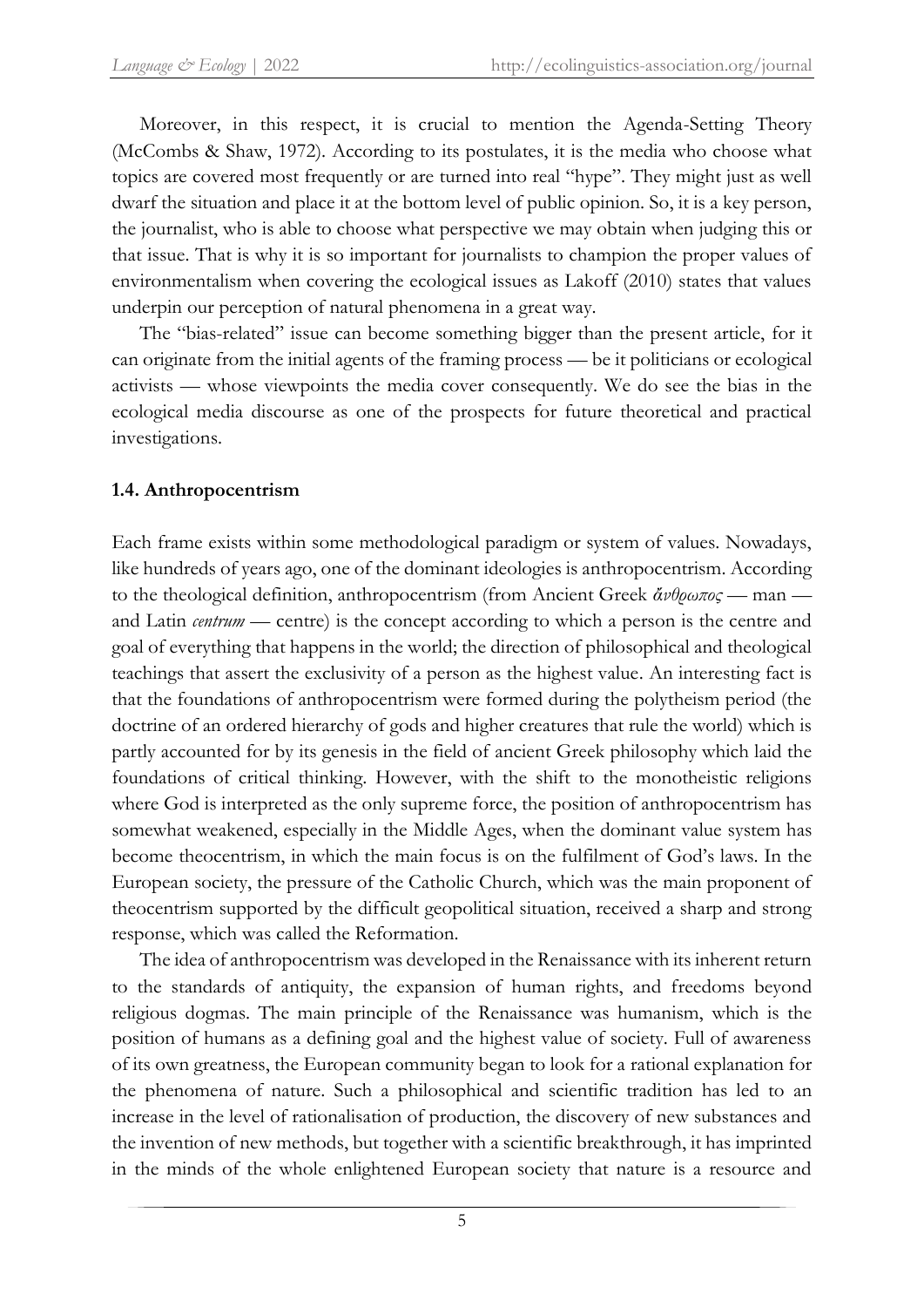mechanism that can be repaired and used to meet human needs, without giving it anything in exchange (McNenny, 2018). The vector of scientific research has narrowed to an integral practical goal which is still relevant today: what application the acquired knowledge will have in the practice of human life. Lakoff (2010) holds that anthropocentrism is one of the reasons for the environmental emergency. We do share his viewpoint, for the results of the research show some proof to this statement.

## **2. Methods and materials**

The empirical material of the study comprised articles in British online newspapers *The Guardian* and *Metro* published in 2020. The criterion for selecting sources for creating a corpus of empirical data was the editorial policy and public orientation of the outlets as well as the frequency of requests to the site of outlets confirmed by statistics and popularity amongst readers (YouGov, n.d.).

The first online newspaper is a representative of the so-called "old", highly intelligent media, focusing on more comprehensive information based on the opinion of recognised experts. *The Guardian* is a British daily newspaper that was founded in 1821. It is one of the most widely read newspapers in the United Kingdom and holds fourth place in the media rankings.

The second outlet is a newspaper with a more liberal editorial policy; such newspapers are called tabloids. On its pages, non-experts can express their own opinion; information can appear as a sensation that does not have sufficient reasons to be reliable, but causes a wide response in society. *Metro* is a popular tabloid in the United Kingdom. However, it is quite young: it was founded in 1999. This tabloid takes the first place, and is the most widely read, which indicates the expediency of referring to it as a source of empirical material because its articles significantly influence public opinion.

We selected newspapers from two opposite "camps" of the British media space for the purpose of unbiased analysis of environmental problems, because this allows us to evaluate the means of framing environmental problems for different groups of readers as objectively as possible, as well as to analyse what frames are common in articles of the Covid-19 pandemic period.

The novelty of the study is accounted for by its being the first one to bring to light the specificity of framing environmental issues by two British newspapers during the Covid-19 pandemic. The object matter of this research is ecological media discourse presented by online editions of British newspapers, its subject matter being verbal and non-verbal means of framing environmental issues in media discourse.

The research aims to bring to light the models of framing environmental issues in online editions of British newspapers during the Covid-19 pandemic by analysing verbal and nonverbal means of framing. The set of data subject to analysis comprises 105 discourse fragments which contain verbal and/or non-verbal means of framing environmental issues. These discourse fragments have been selected by the method of continuous sampling from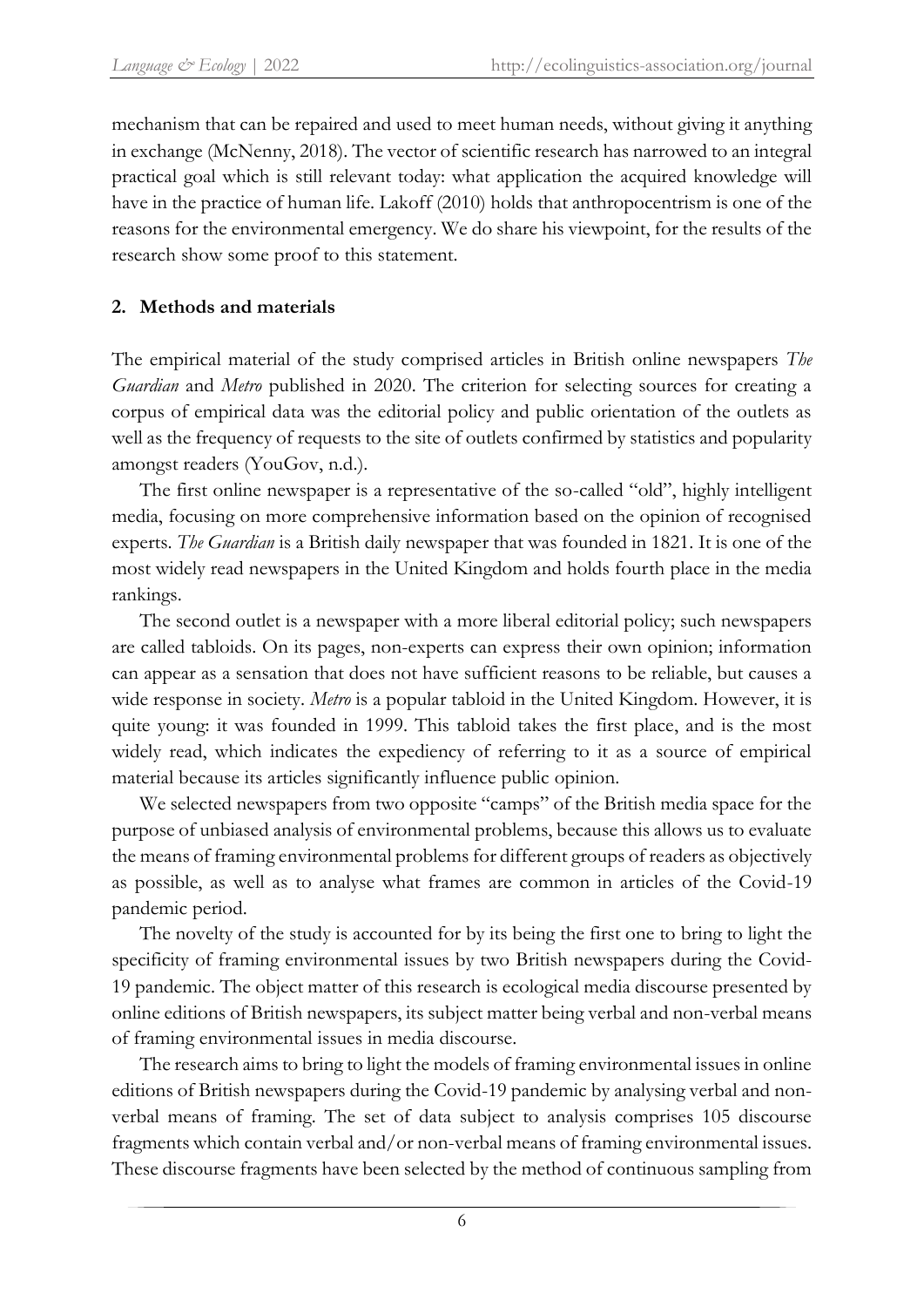62 articles published in online versions of two British newspapers — *The Guardian* and *Metro* — in 2020.

The general scientific methods of this study are those of deduction and induction, analysis and synthesis, comparison and contrast, which are applied at the stage of empirical material selection. Specific scientific methods used in the study include the method of frame analysis applied in identifying the types of framing environmental issues in British online media discourse. The method of critical discourse analysis is used in order to identify the effects of framing, and the method of multimodal discourse analysis is applied to elicit the role of non-verbal means of framing (the correlation between the verbal and the visual modes).

# **3. Findings**

In the texts of environmental articles of the two leading British online newspapers, there were found frames with the anthropocentric orientation. There are four such frames: HUMAN IS AN AGENT, HUMAN IS THE CULPRIT OF THE PANDEMIC, NATURE IS THE SOURCE OF THE PANDEMIC, and NATURE IS A SELF-REGULATING ENTITY. As it can be observed from the names of the frames, there is a slight shift from the HUMAN towards NATURE, implying that the NATURE has undergone some sufficient changes as the HUMAN has done. The understanding of this is more obvious when examining the particular examples.

# **3.1. HUMAN IS AN AGENT**

Openness and explicitness in the British anthropocentric environmental media discourse are actualised through the use of the grammatical construction "possessive pronoun + noun". An additional tool is the metonymic construction "pronoun + predicate", where the pronoun metonymically means the whole of humankind.

(1) *'Tip of the iceberg': is our destruction of nature responsible for Covid-19?* (Vidal, 2020, March 18)

In this fragment, the conventional metaphor *tip of the iceberg* is used to describe a difficult situation after which the grammatical construction "possessive pronoun + noun" (*our destruction*) is used where "our" is simultaneously an indication of a person — though not a specific one, but a universal one — and the transfer of responsibility to the entire human community; in other words, not to someone individually, but to everyone at once. The evaluation is negative, because destruction involves destroying something and that is always bad. The image (Figure 1) is a visual presupposition: the text on the photo is as follows: "they are friends, not foods"; that is, such a perspective became possible only if animals were used as food products, otherwise the motivation for creating a photo illustration would not exist. This illustration is independent of the fragment of discourse, since it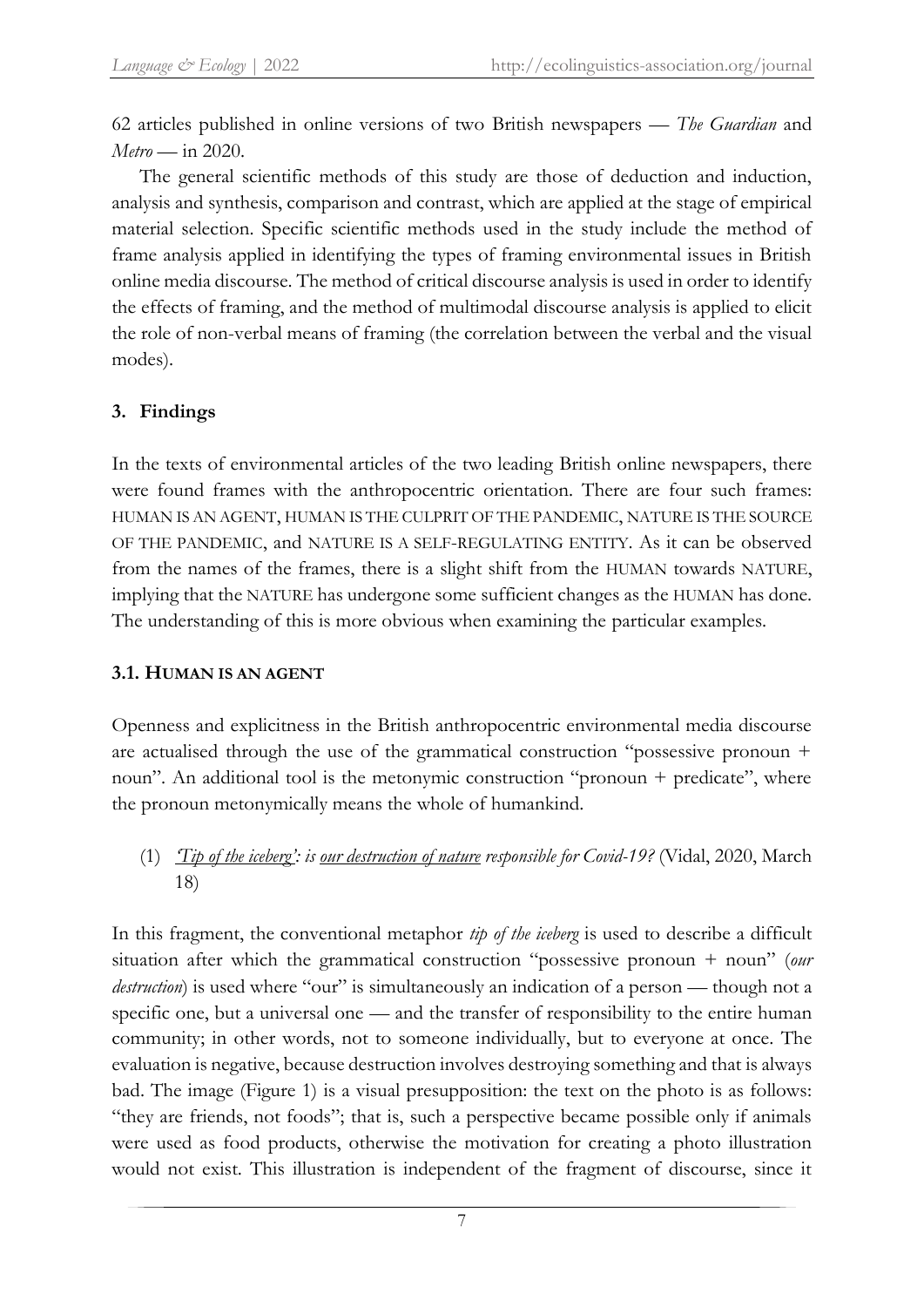contains its verbal part (the use of wild animal meat is considered one of the reasons for the transmission of the virus from animal to human). Therefore, a new type of visual image appears as a means of framing: a visual image with a verbal element.



**Figure 1:** Multimodal presupposition

(2) *If we are to protect our environment, we need to go further and end the relentless pursuit of economic growth and our culture of mass consumption <…>* (Lucas, 2020, September 16)



**Figure 2:** Dependent multimodal imperative

In the second example offered, two main grammatical constructions "possessive pronoun + noun" are used at once (*our environment*) and the pronoun "we" as a subject (*we are to*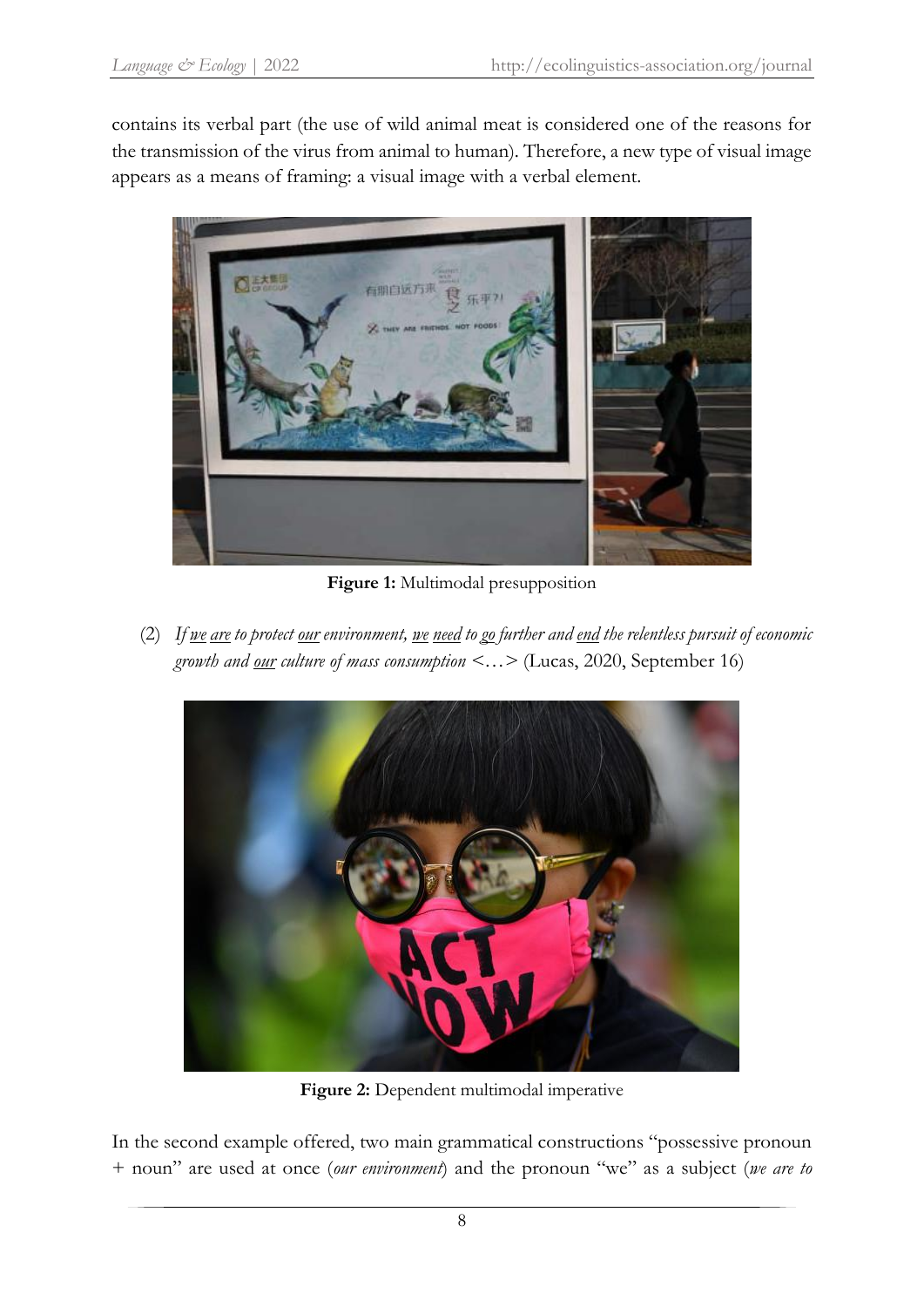*protect*). By using the verb *protect*, there is a presupposition: why protect something when there is no threat? So, the threat exists, and the way to level it is to perform certain actions that are actualised by the imperatives *go further and end*, which resonates with the visual image in Figure 2: the photo shows a girl with glasses wearing a pink protective mask that reads *act now*, and the entry is made in capital letters which sounds like an imperative. However, although such an image belongs to the previously described category of visual framing tools with a verbal element, it still depends on the discursive context, since without this context, it becomes completely unclear why to act. In other words, only the context controls the content of the image.

# **3.2. HUMAN IS THE CULPRIT OF THE PANDEMIC**

The assumption about the connection of human activity with a pandemic or possible future epidemics of similar origin has become somehow stereotypical:

(3) *But a number of researchers today think that it is actually humanity's destruction of biodiversity that creates the conditions for new viruses and diseases such as Covid-19 <…> The resulting transmission of disease from wildlife to humans, she says, is now "a hidden cost of human economic development <…>* (Vidal, 2020, March 18)

In the example given above, the connection between a person who is directly nominated as a creator of actions to destroy biodiversity and becomes a subject is indicated in phrases like *humanity's destruction of biodiversity* and *creates the conditions for new viruses and diseases such as Covid-19* which serves as the predicate of the sentence. The evaluation of human activity is negative and is manifested by the word *destruction*. In addition, the guilt of humanity, namely the pursuit of economic well-being, is supported by the metaphor from the economic discourse *a hidden cost* which also reinforces the negative assessment of the situation, revealing the binary opposition of the concepts of known/hidden, which in axiological terms is identical to the opposition of good/bad.

(4) *He adds: 'It's the ultimate petri-dish, you're creating the perfect conditions for the spread of diseases.' <…>* (Jones, Hockaday & Mills, 2020, December 02)

This article illustrates the use of the cliché (*petri-dish)* in the sense of "a platform for the growth of something" as well as the involvement of an indefinite personal, universal pronoun *you*, which has metonymical meaning. The predicate is rendered through the present progressive tense with an emphasis on the procedural nature of the action — *you're creating the perfect conditions for the spread of diseases.* In other words, here the author uses an indefinite personal agent of environmental discourse, and the causal relationship is seen in a negative evaluation of universal actions that pose a potential biological threat to people.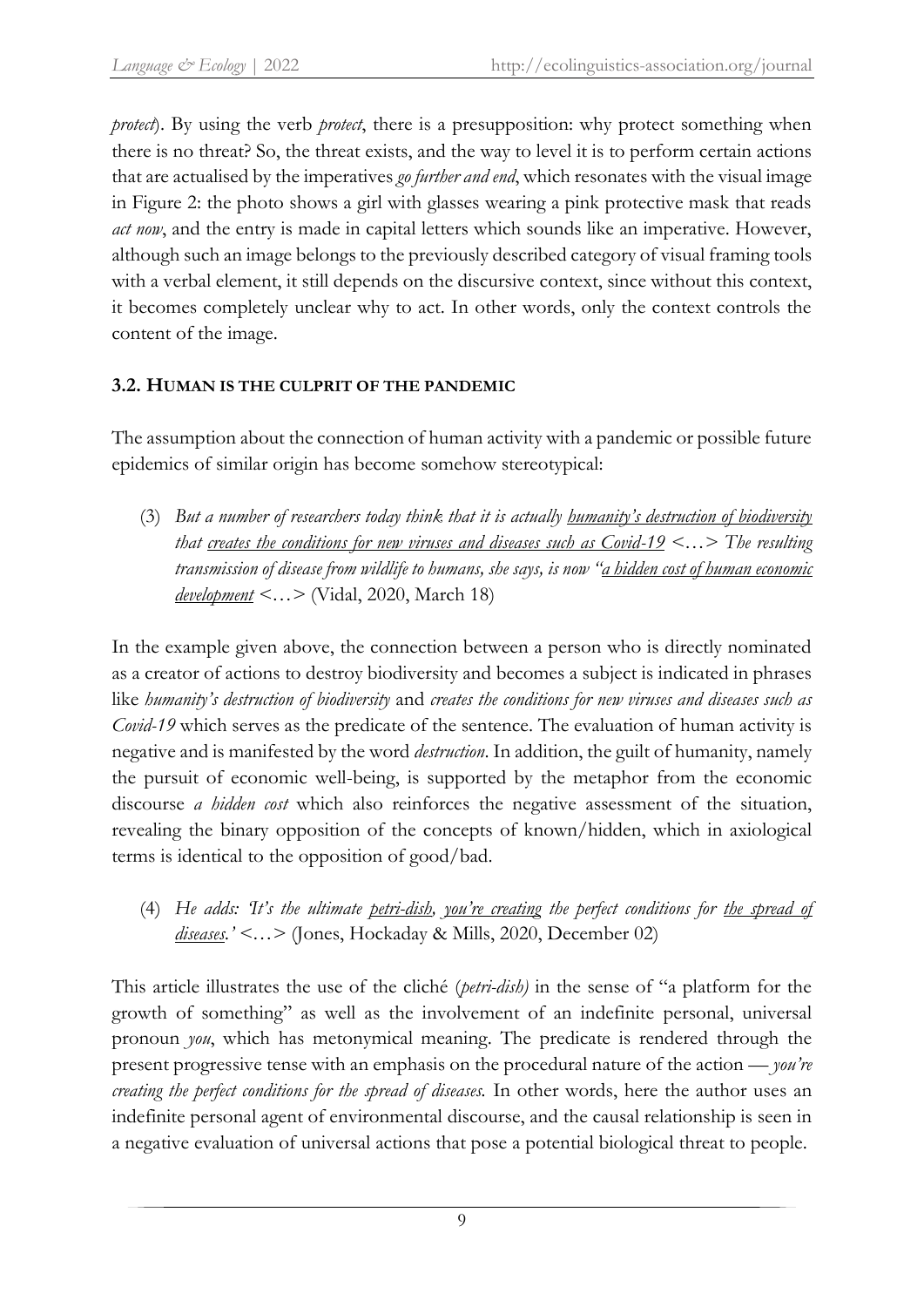## **3.3. NATURE IS THE SOURCE OF THE PANDEMIC**

(5) *Loss of habitat brings animals that carry diseases closer to humans. <…> them spreading new infections by coming into closer contact with humans. So scientists fear cutting them down could cause 'feedback loops' <…> every hectare that is cleared risks a new pandemic. 'Intensive farming and agricultural expansion into wild areas is creating a petri dish for new viruses to emerge.'* (Jones, 2020, May 18)



**Figure 3:** Visual metaphor of activity Process 1-Process 2-Process 3-Result

The nominalised object in the presented fragment *loss of habitat* acts as the subject which has the predicate *brings* while the object presents an unmotivated assumption that animals are carriers of diseases. As we can see, there is a stereotypical idea of the self-regulating nature of processes that are in progress in the environment, because, according to the author, this *loss of habitat* leads to the fact that animals that can be sources of infections approach human homes. The stereotypical nature of such a message is also confirmed by the mechanism of repetition of this frame (according to Lakoff) in the next sentence: *by coming into closer contact with humans*. Further, there is already a grammatical construction "nominalised subject + predicate", where the subject is *cutting them down*, and the predicate *could cause 'feedback loops'*. This expression *feedback loops* is put in quotation marks, since this is a technical term. That is, the application of a conceptual metaphor with the transfer of the concept of communication from the domain of technology to the domain of the environment is demonstrated here. The following fragment explicitly indicates that deforestation can lead to new pandemics: the noun *hectare* is used as a subject, but its main anthropocentric colouring is in the passive voice with the agent of action obscured as if hectares were cleared by themselves — *every hectare that is cleared risks a new pandemic.* Another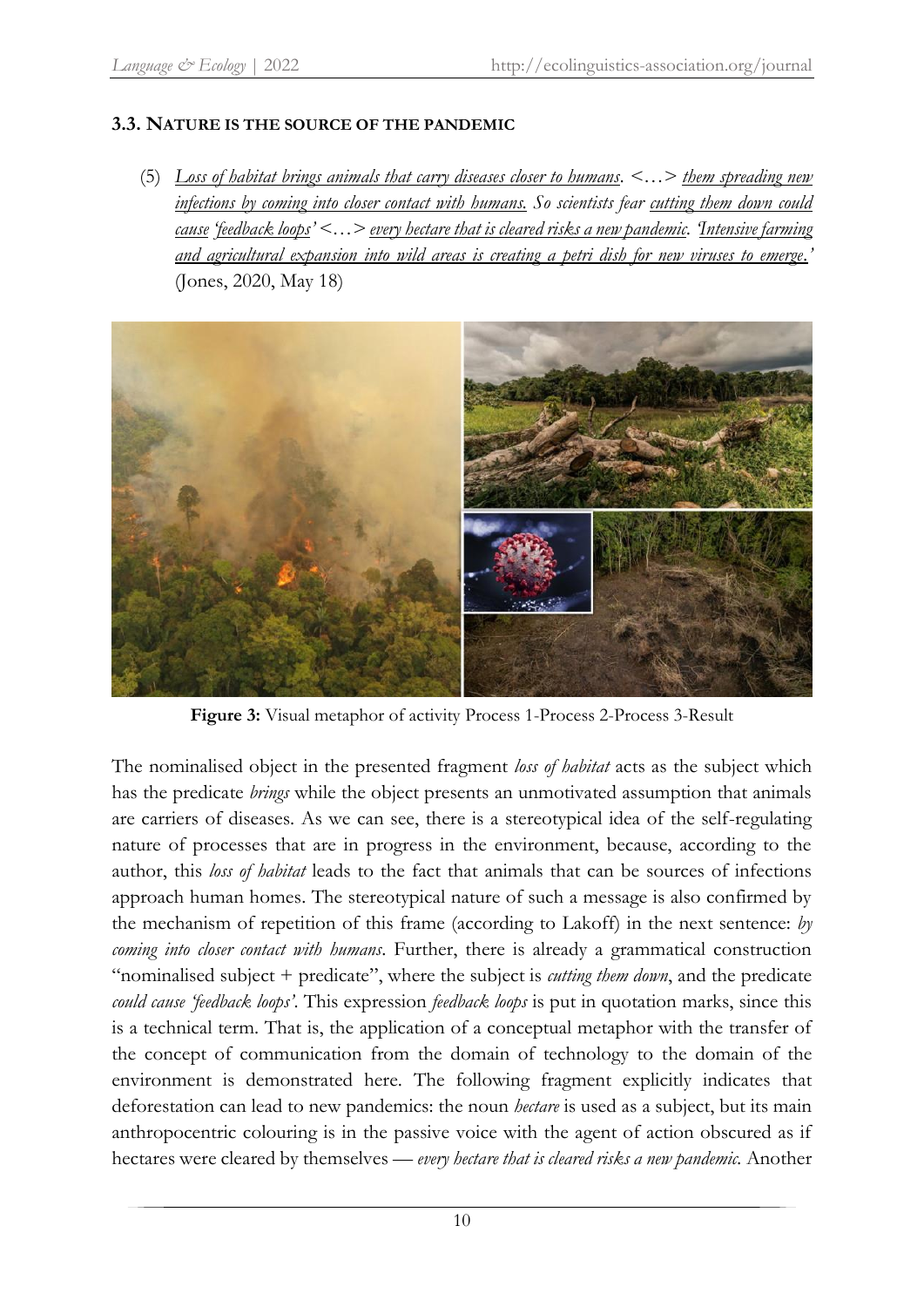fragment where the application of the conventional metaphor is updated is the last one in the example under study with the phrase *a petri dish* (a term of medical discourse) which is reinforced by the use of the present continuous tense to denote the urgency and modernity of a situation where *intensive farming and agricultural expansion into wild areas is creating a petri dish for new viruses to emerge*. Once again, the researcher faces a situation when the agent of an action, its creator, is transferred to nature. The metaphor of activity is interesting, because it resonates directly with the text of the article and which is shown in Figure 3. On the right side, there are two photos of the result of deforestation; on the left side, there is one photo that is bigger than the other ones showing burning trees; and in the lower right corner, below the middle of the illustration, a certain type of viral infection is shown. In other words, with the close connection of the discursive environment, it becomes clear that deforestation and burning of forests cause the emergence of viruses that are the products of these activities. Interestingly, this image is partly dependent on the discursive context, because the main content can become clear, and the context, delving into the discourse, leads to details. This way of creating an illustration is built into a logical algorithm: the photo consists of several large fragments, and a smaller fragment is concentrated in the middle or bottom, illustrating the result of activities performed on large images.

# **3.4. NATURE IS A SELF-REGULATING ENTITY**

The content of self-regulation is manifested in the independent execution and control of processes by a certain object like, for instance, in the following fragment:

(6) *While no one wants the shutdown to continue, scientists said a pause in fishing could result in <…>* (Carrington, 2020, March 18)

This example uses the expression *a pause in fishing* which indicates the independent nature of the phenomenon, because it is not detailed who exactly is engaged in fishing. The understanding of this is more obvious if we consider this expression in its immediate discursive context, where it serves as a subject and has the predicate *could result in*. This formulation blurs the essence of fishing as an action performed by a person, because the meaning makes it clear that this fishing can do something; that is, the phenomenon becomes the agent of action. This subject rendered by the expression *a pause in fishing* resonates with the visual image in Figure 4, where fishing vessels represent an entire fishing community that has stopped its activities due to quarantine. This illustration, although it becomes metonymic with the context, does not leave it without it; that is, it is partially free from discursive connections, since when the recipient looks at it, a part of the information becomes clear, and the context and details can only be interpreted together with the text.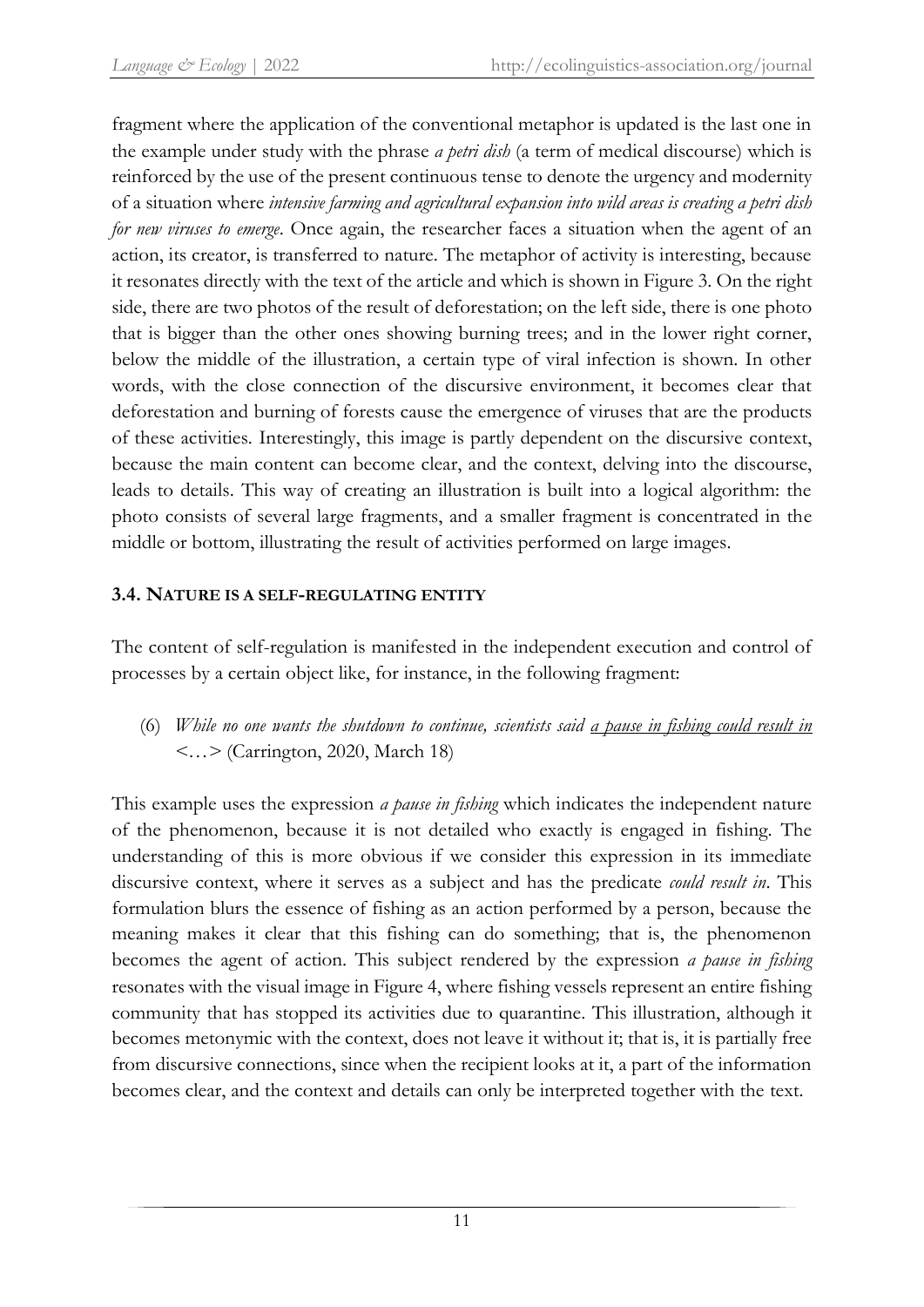

**Figure 4:** Visual metonymy

Another example of the importance of colour and the complex nature of photo illustration is the image below and the fragment of discourse that resonates with it:

(7) *A world expert on diseases is warning that frozen 'ancient microbes' are a danger to humanity, as rising temperatures thaw the Arctic <…>* (Jones, 2020, May 07)



**Figure 5:** Visual metaphor of the process Point of View-Phenomenon-Result

In this example, all three elements have a corresponding image among the three illustrations in Figure 5. The first image on the left is a portrait of *a world expert*, the second on the right side is the melting of Arctic ice and snow (*rising temperatures*), and the third small one in the middle at the bottom is the corresponding *ancient microbes*. Based on the idea of a fragment of the article, it becomes clear that some scientists predict (point of view) that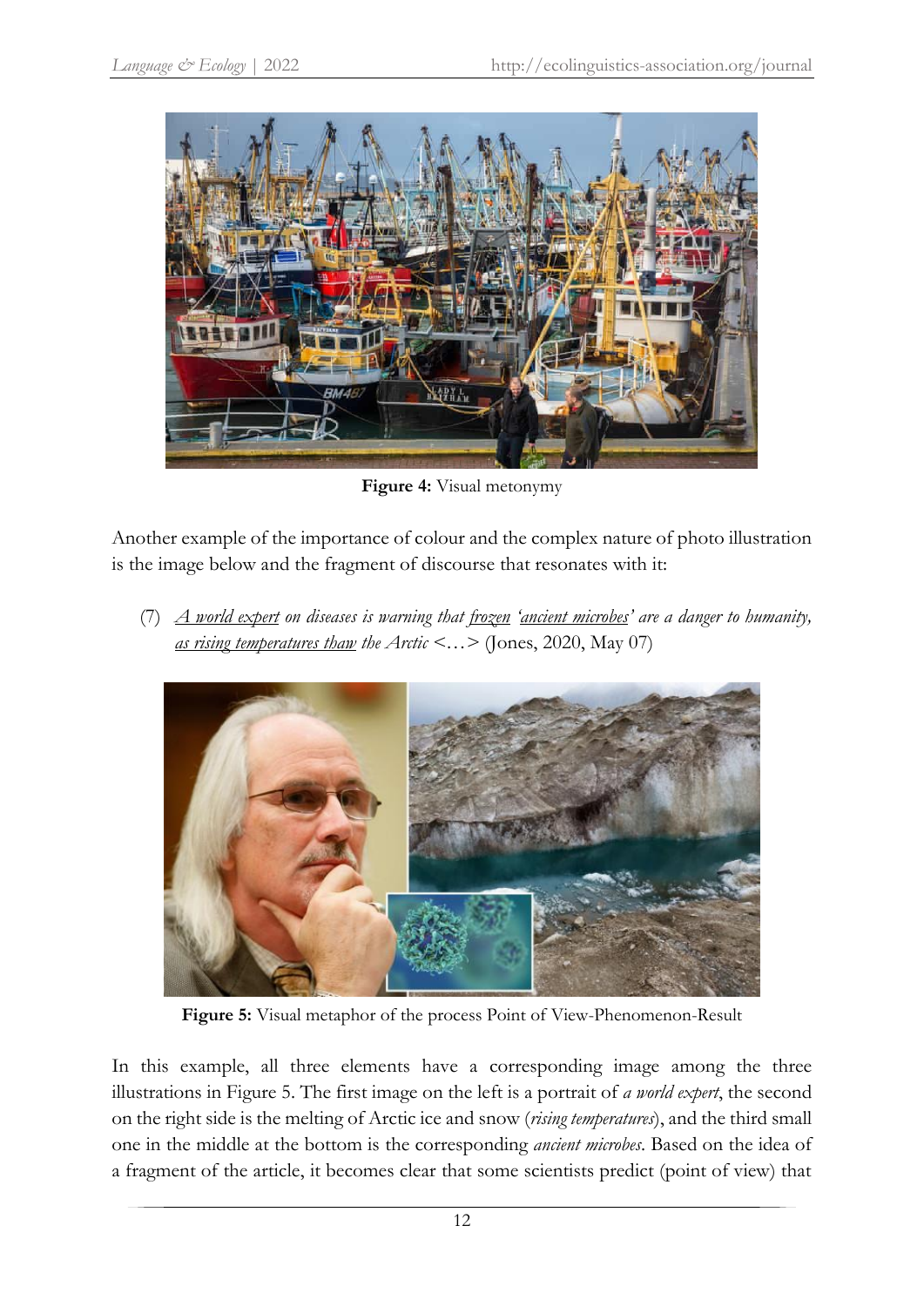as a result of the melting of Arctic glaciers and snow reserves (phenomenon), *frozen microbes* (in the meaning "isolated") may return (result). Interestingly, this picture has the common algorithm of photo grouping (c.f. Figure 3). From a purely linguistic point of view, the wording used to describe the melting process of the Arctic region is noteworthy — *as rising temperatures thaw the Arctic*. There is an anthropocentric nominalisation of the phenomenon with its sentential transformation into a subject where the agent of the action — the human whose actions triggered the melting process — is not mentioned. In addition, the metaphor of colour is interesting: melting is accompanied by mixing the soil with melting products (water), which turns these components into a grey mass. From the negative interpretation of this process, the following colour symbolism follows: the existence of a conventional opposition of colours white/black, denoting the corresponding axiological opposition good/bad. And the "grey" here is a transitional stage, that is, the previous "white" era has passed, and global melting carries a "grey threat" of the microbes generated by it.

# **4. Discussion**

The frames found provide wide room for discussion as the anthropocentrism is still the dominant paradigm and system of values when we talk about the coverage of environmental issues in the contemporary British media. Humans still believe that processes that happen in nature are triggered themselves, for no human impact can condition these changes. This anthropocentric perspective is rendered verbally in the media.

Nonetheless, there are two frames that can serve as an indicator that such a situation is about to change:

- a) The presence of explicit and open frame HUMAN IS AN AGENT with negative evaluation when human is blamed for the sufficient shifts in the natural patterns.
- b) The presence of frame NATURE IS A SELF-REGULATING ENTITY when there is a slight shift to natural agentivity.

The negative evaluation renders one of the stereotypical viewpoints that humans are completely responsible for what is going on in the environment. That is good too, as the absence of such an evaluation can result in what Lakoff names "hypocognition" — the absence of adequate frames to describe the stereotypical situation.

On the contrary, natural agentivity is mostly rendered through nominalisation. However, this agentivity can clear the way for the frame when nature is the agent of action, presenting a perspective where nature can act, and these steps are to be taken into account by humans. We see the prospects for further investigation in this direction right in the potential determining the ecocentric frames and comparison, both qualitative and quantitative, of the corresponding frames and means of their formation.

These frames provide two wide clusters into which they can be divided: purely nature-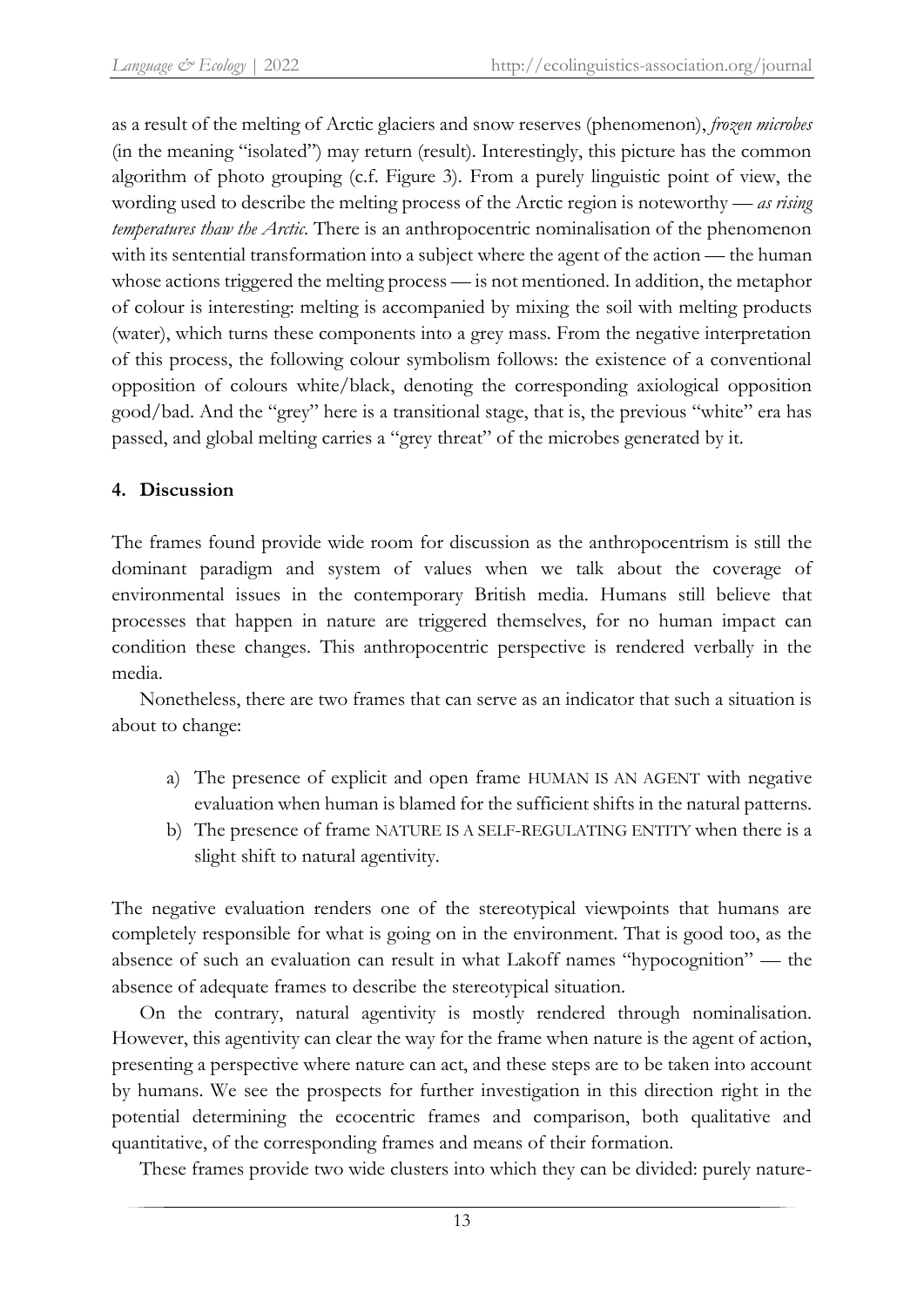related frames like HUMAN IS AN AGENT and NATURE IS A SELF-REGULATING ENTITY, and pandemic-related frames HUMAN IS THE CULPRIT OF THE PANDEMIC and NATURE IS THE SOURCE OF THE PANDEMIC.

The pandemic becomes the new trigger of framing as no previously-known diseases led to such circumstances as we are observing now. Thus, a wide range of environmental issues were somehow connected with the pandemic. This situation enhances the topicality of the current research and presents the high level of timeliness of the potential researches to follow.

## **5. Conclusion**

Environmental problems have sufficient coverage in the modern online media of the UK which indicates a significant interest of society in protecting the environment, finding ways to solve its problems, and analysing the causes of their appearance. Such descriptions and attempts to find the root cause of problems are rendered in the form of specific problem frames which were investigated in this article. The focus of articles on environmental problems acquired a new colour in 2020, as due to the large-scale spread of coronavirus disease, the Covid-19 pandemic has become a new "prism" through which environmental problems are considered. The main methodological paradigm in the British environmental media discourse is anthropocentrism which manifests itself in a number of frames like HUMAN IS AN AGENT, HUMAN IS THE CULPRIT OF THE PANDEMIC, NATURE IS THE SOURCE OF THE PANDEMIC, and NATURE IS A SELF-REGULATING ENTITY.

When covering environmental issues, British newspapers widely used metaphors of various origins (conventional, original, etc.), as well as presuppositions as the main mechanisms for creating implicit meanings. Grammatical constructions are common to express the agentivity of various nature (e.g., anthropogenic).

Multimodal framing tools include graphic images that can be completely dependent on the discursive environment, because they do not acquire significant meaning outside of it; partially dependent, since they carry comprehensive visual information, and some of the information can be perceived without verbalisation; and completely independent. In this case, images can serve as part of a frame, or become a separate frame, provided that they are independent of discursive connections. An algorithm for constructing visual images is highlighted where each component is simultaneously a correlate of the verbal frame element, as well as a system for producing a visual frame of the process, when at least three elements are present in the image, where two are larger than the third and indicate the components of the process, and the third small image is the result of their integration.

# **References**

Boykoff, M. T. (2008). The cultural politics of climate change discourse in UK tabloids. *Political Geography, 27*(5), 549-569.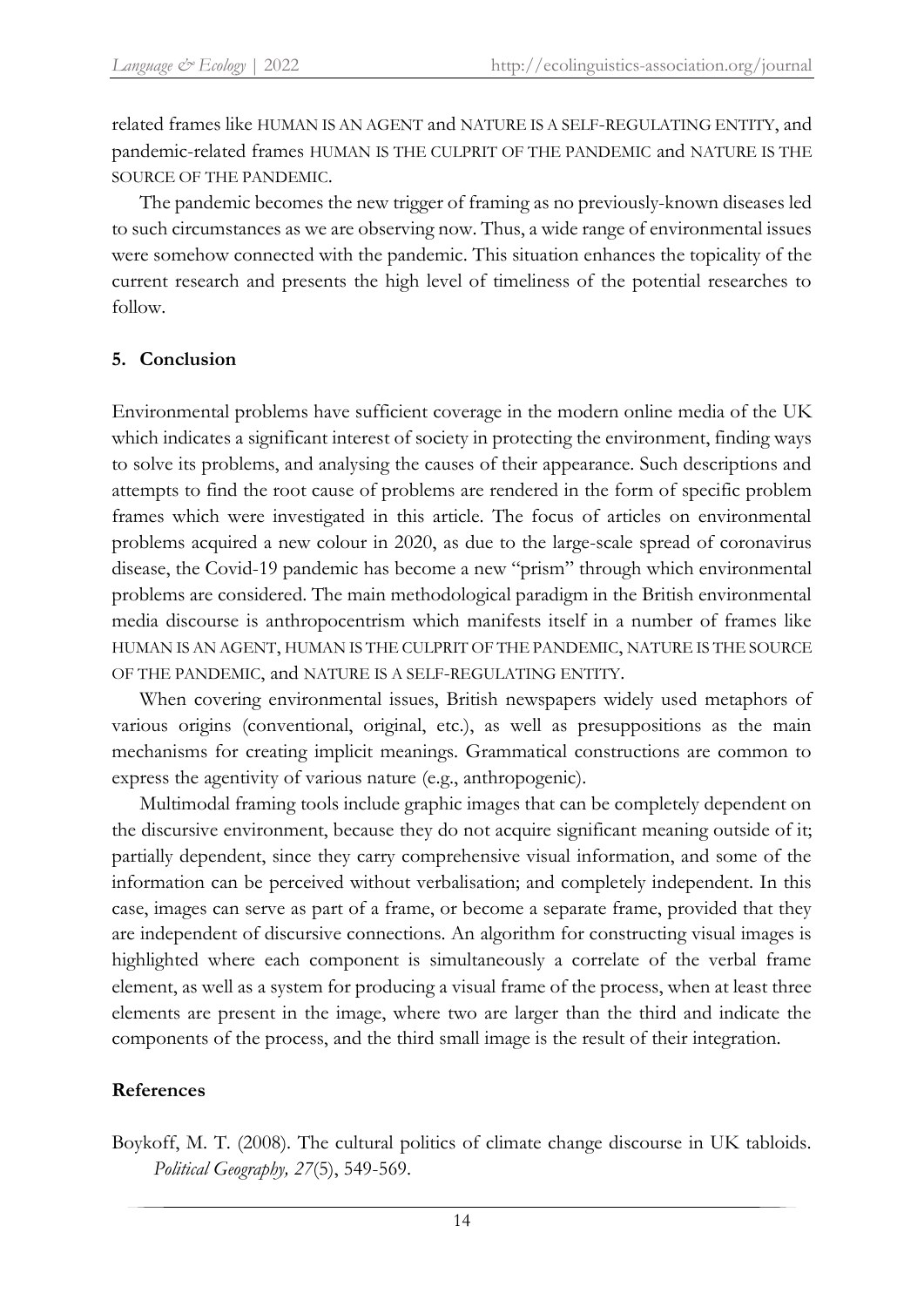- Entman, R. M. (2003). Cascading activation: Contesting the White House's frame after 9/11. *Political Communication, 20*(4), 415-432. doi: 10.1080/10584600390244176
- Fill, A., & Penz, H. (Eds.) (2018). *The Routledge handbook of ecolinguistics*. London: Routledge.
- Gamson, W. A., & Modigliani, A. (1989). Media discourse and public opinion on nuclear power: A constructionist approach. *American Journal of Sociology, 95*(1), 1-37.
- Goatly, A. (2018). Lexicogrammar and ecolinguistics. In A. Fill & H. Penz (Eds.), *The Routledge handbook of ecolinguistics* (pp. 227-249). London: Routledge.
- Goffman, E. (1974). *Frame analysis: An essay on the organization of experience*. Cambridge, MA: Harvard University Press.
- Grundmann, R., & Krishnamurthy, R. (2010). The discourse of climate change: A corpusbased approach. *Critical Approaches to Discourse Analysis across Disciplines, 4*(2), 113-133.
- Lakoff, G. (2010). Why it matters how we frame the environment. *Environmental Communication, 4*(1), 70-81.
- Longman (n.d.). The definition of "bias". Retrieved from: [https://www.ldoceonline.com/](https://www.ldoceonline.com/dictionary/bias) [dictionary/bias](https://www.ldoceonline.com/dictionary/bias)
- Makaruk, L. L. (2019). *Multymodalnist suchasnogo anglomovnogo masmedijnogo komunikatyvnogo prostoru* [*Multimodality in the modern English-language massmedia communicative space*]. (Dys. d-ra filol. nauk [thesis for a doctoral degree in philology]). Sxidnoyevropejskyj nacionalnyj universytet imeni Lesi Ukrayinky [Lesya Ukrainka Eastern European National University], Lutsk. [in Ukrainian].
- McCombs, M. E., & Shaw, D. L. (1972). The agenda-setting function of mass media. *Public Opinion Quarterly, 36*(2), 176-187.
- McNenny, G. (2018). Framing the anthropocene: Educating for sustainability. *Language & Ecology*. http://ecolinguistics-association.org/journal
- Minsky, M. (1974). *A framework for representing knowledge*. MIT-AI Laboratory Memo 306. Retrieved from: http://web.media.mit.edu/~minsky/papers/Frames/frames.html
- Morozova, O. I. (2018). The influence of context on the metaphoric framing of the European Union in Ukrainian mass media. *Cognition, Communication, Discourse, 17*, 141- 154. https://doi.org/10.26565/2218-2926-2018-17-09
- Morozova, O. I., & Zeniakin, O. S. (2021). Stypeni latentnosti agensa ekologichnogo dyskursu (na materiali onlajn-vydan' brytans'kykh gazet) [Degrees of latency of ecological discourse agent (a case study of British online newspapers)]. *Zapysky z ukrajins'kogo movoznavstva [Opera in Linguistica Ukrainiana], 28*, 291-298. [in Ukrainian]. DOI: https://doi.org/10.18524/2414-0627.2021.28.235560
- Mühlhäusler P. (2020). Quo vadis ecolinguistics? *Ecolinguística: Revista Brasileira de Ecologia e Linguagem (ECO-REBEL), 6*(1), 05-23.
- Pan, Z., & Kosicki, G. M. (1993). Framing analysis: An approach to news discourse. *Political Communication, 10*(1), 55-75.
- Stibbe, A. (2015). *Ecolinguistics: Language, ecology and the stories we live by*. London: Routledge.
- YouGov (n.d.). The most popular newspapers in the UK. Retrieved from: https://yougov.co.uk/ratings/media/popularity/newspaper/all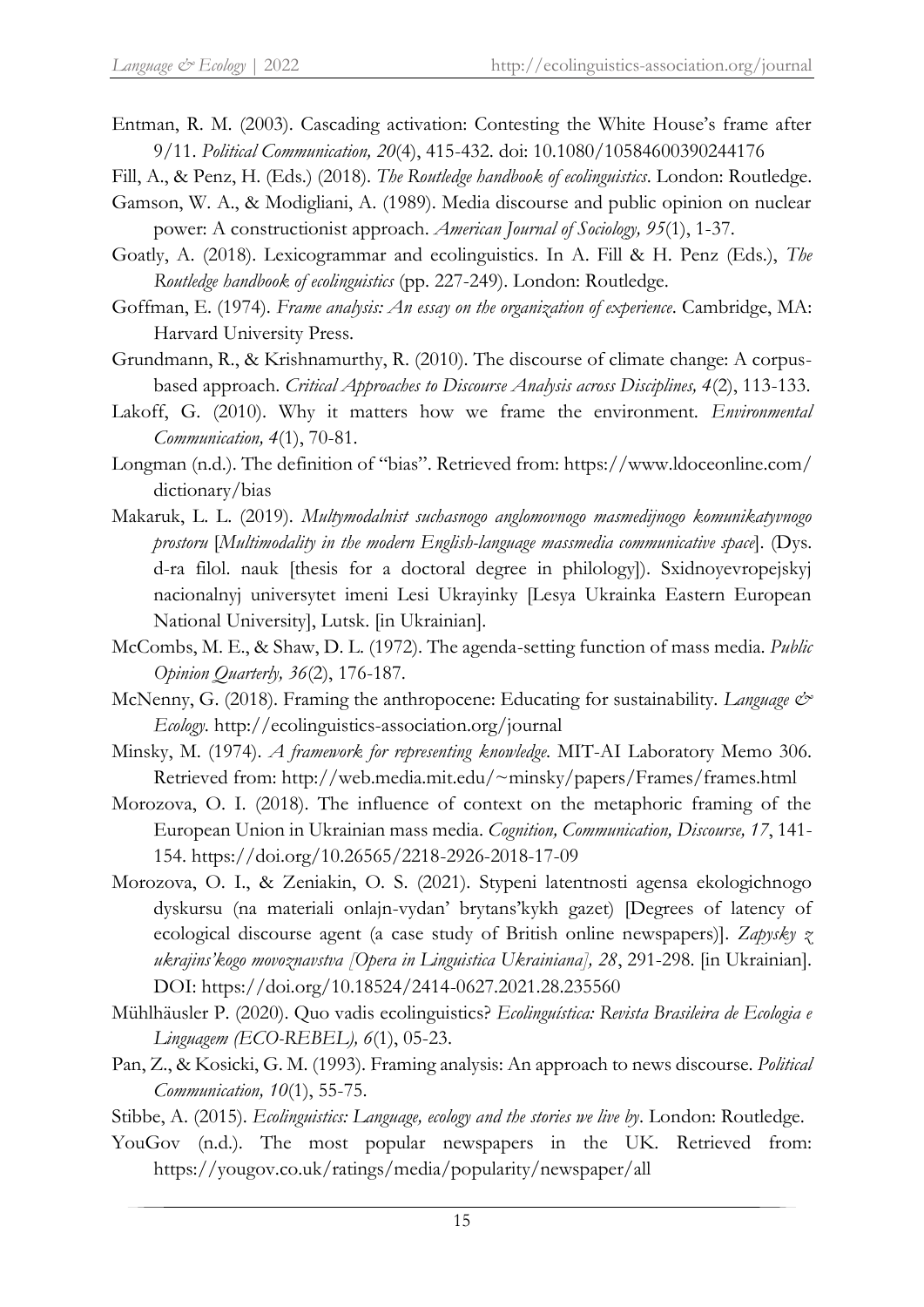- Zeniakin, O. S. (2021a). Evidencijnist' jak skladova frejmingu v brytans'komu ekologichnomu media-dyskursi [Evidentiality as a framing element in the British ecological media discourse]. Visnyk students'kogo naukovogo tovarystva Gorlivs'kogo instytutu inozemnyh mov: materialy VI Vseukr. nauk.-prakt. konf. molodyh uchenyh "Movna komunikacija i suchasni tehnologii' u formati riznorivnevyh system" [The collection of works of VI all-Ukrainian scientific and practical conference "Language Communication and New Technologies in the Format of Different Systems"]. Vyp. 8. Bahmut. S. 66-70. [in Ukrainian].
- Zeniakin, O. S. (2021b). Frejming problem ekologii' v anglijs'komovnomu media-dyskursi [Framing environmental issues in Anglophone media discourse]. *Aktual'ni problemy suchasnoi' filologii' [The Actual Problems of the Modern Philology], 17*, 93-98. [in Ukrainian].
- Zeniakin, O. S. (2021c). Metaforychnyj frejming problemy ekologii' v chasy koronavirusu: tematychne doslidzhennja onlajn-vydannja "Metro" [Metaphorical framing of the environmental problem under pandemic: a case study of online outlet "Metro"]. Suchasnyj anglomovnyj naukovyj dyskurs: Zb. nauk. pr. studentiv, magistrantiv ta aspirantiv [The contemporary English scientific discourse: The collection of scientific works of students, graduates, and postgraduates]. Vyp. 5. Poltava. S. 46-50. [in Ukrainian].

# **Illustrative sources**

- Carrington, D. (2020, March 25). Coronavirus: 'Nature is sending us a message', says UN environment chief. *The Guardian*. Retrieved from: https://www.theguardian.com/world/2020/mar/25/coronavirus-nature-issending-us-a-message-says-un-environment-chief
- Carrington, D. (2020, March 18). Coronavirus: 'severe shock' to UK fishing as markets dry up. The *Guardian*. Retrieved from: https://www.theguardian.com/business/2020/mar/18/coronavirus-severe-shockto-uk-fishing-as-markets-dry-up
- Jones, H. (2020, May 07). Climate change could unlock Ice Age bugs that spark the world's next pandemic. *Metro*. Retrieved from: https://metro.co.uk/2020/05/07/climatechange-unlock-ice-age-bugs-spark-worlds-next-pandemic-12669104
- Jones, H. (2020, May 18). Cutting down the rainforests 'risks new pandemic'. *Metro.*  Retrieved from: https://metro.co.uk/2020/05/18/cutting-rainforests-risks-newpandemic-12721354
- Jones, H., Hockaday, J., & Mills, J. (2020, December 02). A different world is possible: How the coronavirus pandemic has impacted the environment. *Metro.* Retrieved from: https://metro.co.uk/2020/12/02/a-different-world-is-possible-how-thecoronavirus-pandemic-has-impacted-the-environment-13677468
- Lucas, C. (2020, September 16). To have any chance of saving the Earth, we must start living within its limits. Metro*.* Retrieved from: